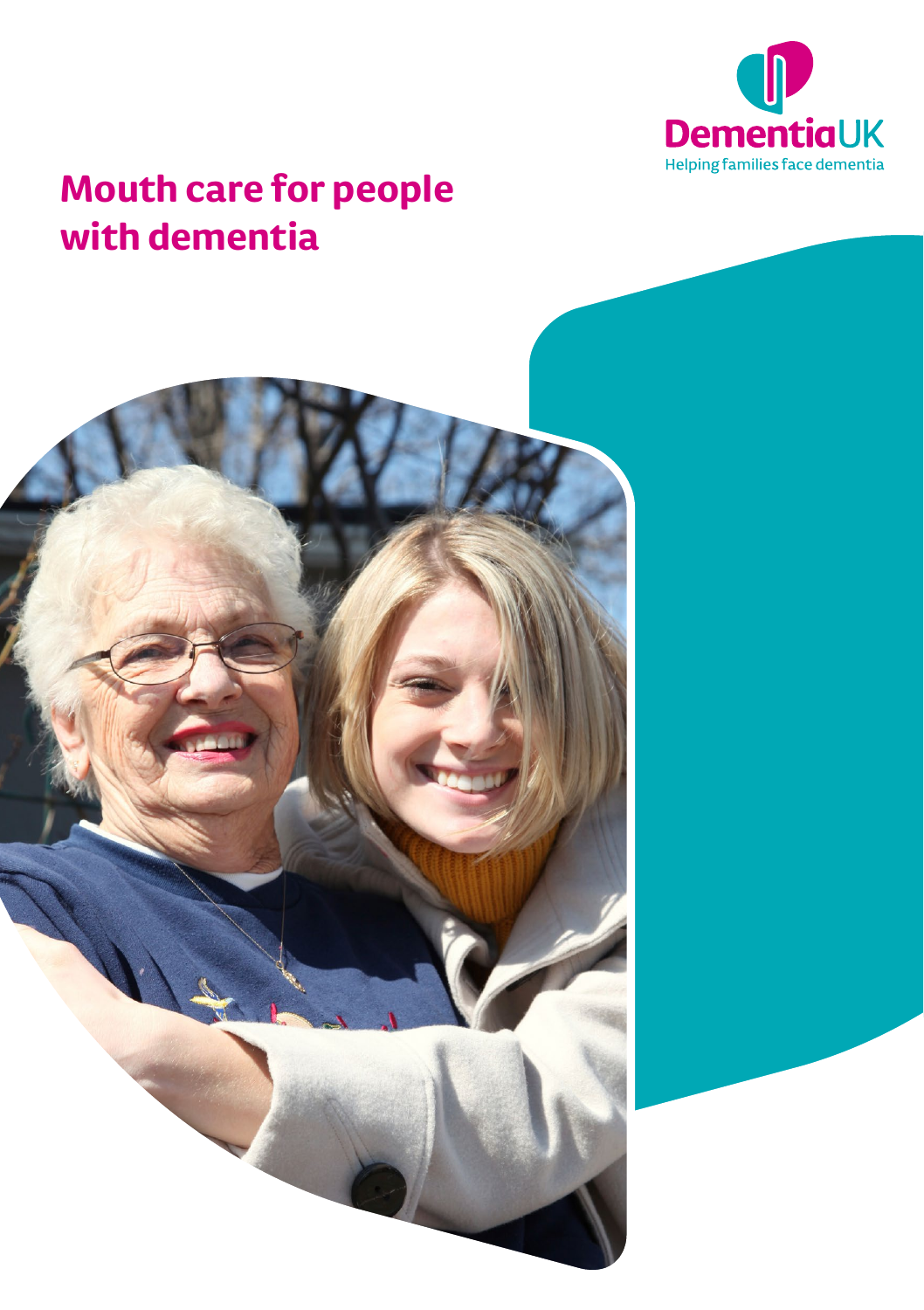

### **Mouth care for people with dementia**

Maintaining good oral health is essential to the overall well-being of people living with dementia. Daily care can help stop problems like painful cavities and infections before they arise, and helps avoid pain when eating, drinking and communicating.

People living with dementia have a high rate of tooth decay and gum disease. This may be because as dementia progresses, they may find it difficult to perform their normal daily activities and require some support to keep up with

their oral hygiene routine. Others may not be able to express that they have a toothache and leave problems untreated. It's important that people living with dementia receive the help they need to keep their teeth and gums clean and free of debris so that they can maintain their self-esteem and avoid pain and infections.

# **Sugar and oral health**

Sugar can cause tooth decay when it's frequently eaten. If you are caring for someone with dementia, try to avoid giving them too many sugary foods between meals.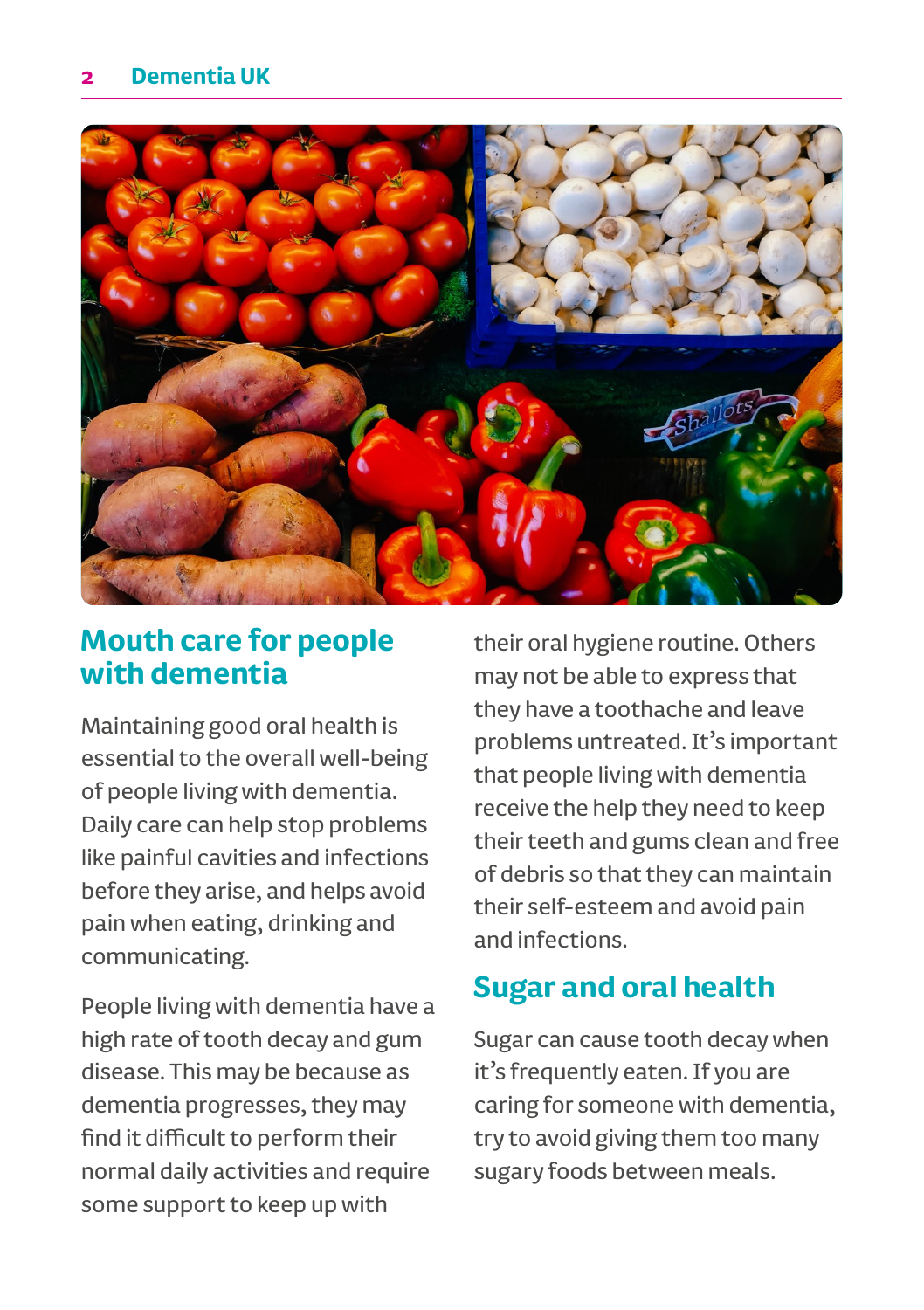Tooth friendly foods and snacks include:

- **•** vegetables
- **•** bread with sugar-free spreads
- **•** savoury crackers and cheese
- **•** pitta bread with hummus or guacamole
- **•** rice cakes or oatcakes
- **•** fresh fruit
- **•** plain yoghurt

Drinks that are labelled sugarfree may still be damaging to health if they are acidic. Water is the best drink to consume to avoid damaging teeth. Milk and unsweetened tea and coffee are good to have in moderation.

# **Caring for teeth and gums**

Everyone should have their mouth cleaned twice a day, so make sure that the person living with dementia continues to do this and help them if they are unable or reluctant to do it themselves.

You may want to make brushing your teeth an activity you do together so that you can prompt, observe, and help them if needed. If you need to brush the person's

teeth for them, you could try:

- **•** Supporting their jaw to keep their teeth together to help clean the front of the teeth
- **•** Encouraging the person to open wide to help you clean the inside and chewing surfaces of the teeth
- **•** Using a toothbrush with a small head and medium bristles; a child's toothbrush may be easier to use
- **•** Using a pea-sized amount of toothpaste containing no less than 1450ppm fluoride (look on the tube or box to find out how much fluoride is in your toothpaste)
- **•** Using gentle, circular movements, paying extra attention to the area where the tooth meets the gum
- **•** Encouraging the person you're helping to spit out the toothpaste rather than rinse it out. The fluoride in the toothpaste will continue to protect their teeth
- **•** Replacing the toothbrush when it begins to show wear or every three months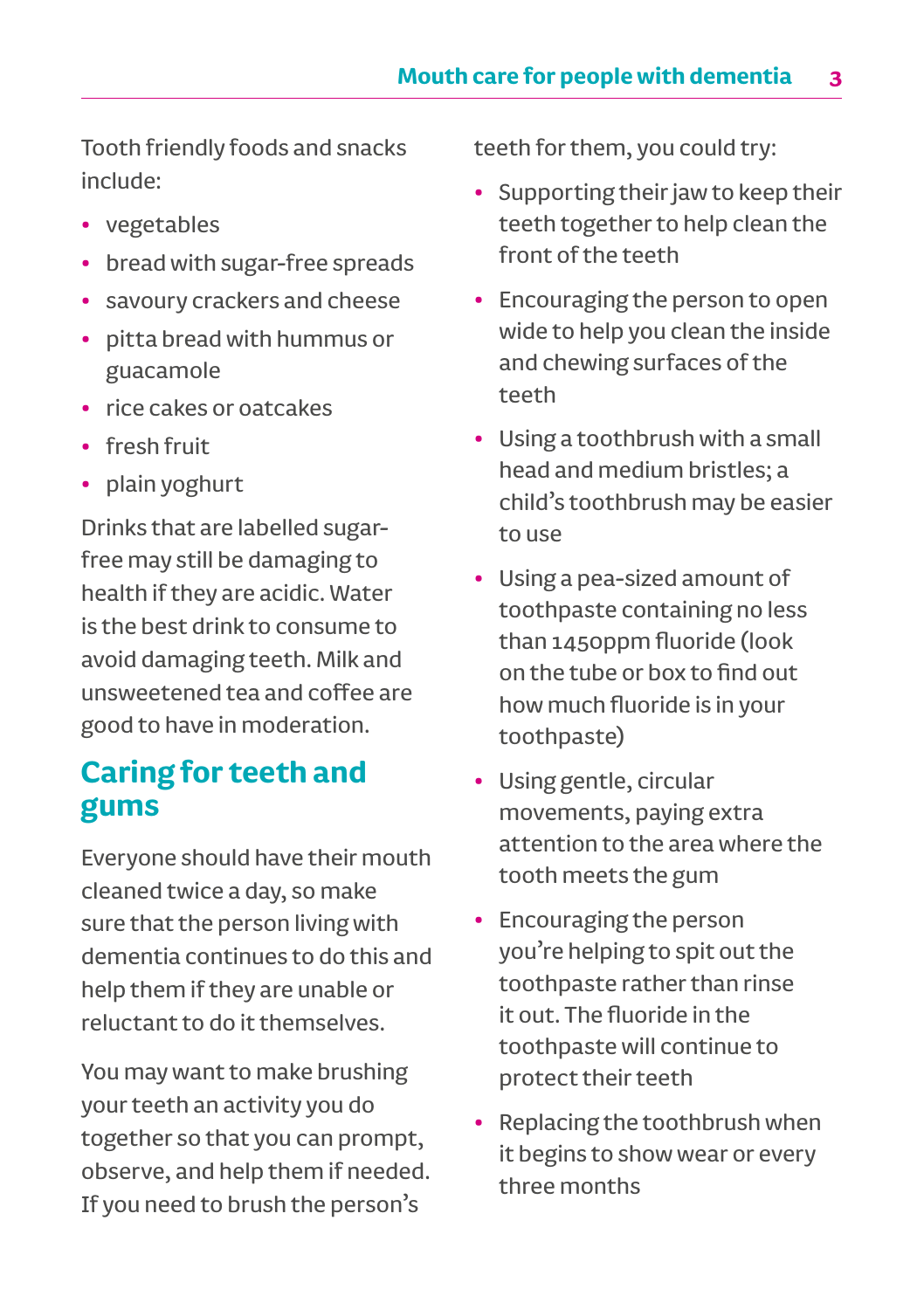#### **4 Dementia UK**

When you are helping your family member or friend who has dementia to brush their teeth you may find that their gums bleed. This means that they have some plaque in their mouth, which is irritating their gums.

You should continue to brush their teeth. If the bleeding doesn't stop after two weeks, make an appointment with a dentist, who may decide to treat the gums.

It's also important to keep up with routine check-ups at the dentist, remembering that the person with dementia may need support in arranging and sticking to appointments.

### **Wearing dentures**

Some people living with dementia will have dentures. It's crucial that the dentures are kept clean and are replaced if they become loose. If someone has recently received dentures to replace lost teeth, they may need support in forming new cleaning habits. You might like to try the following with the person living with dementia:

- **•** Encouraging them to clean their dentures twice daily or do it for them if they are unable
- **•** Use a soft-bristled brush if there are no natural teeth for a gentler clean

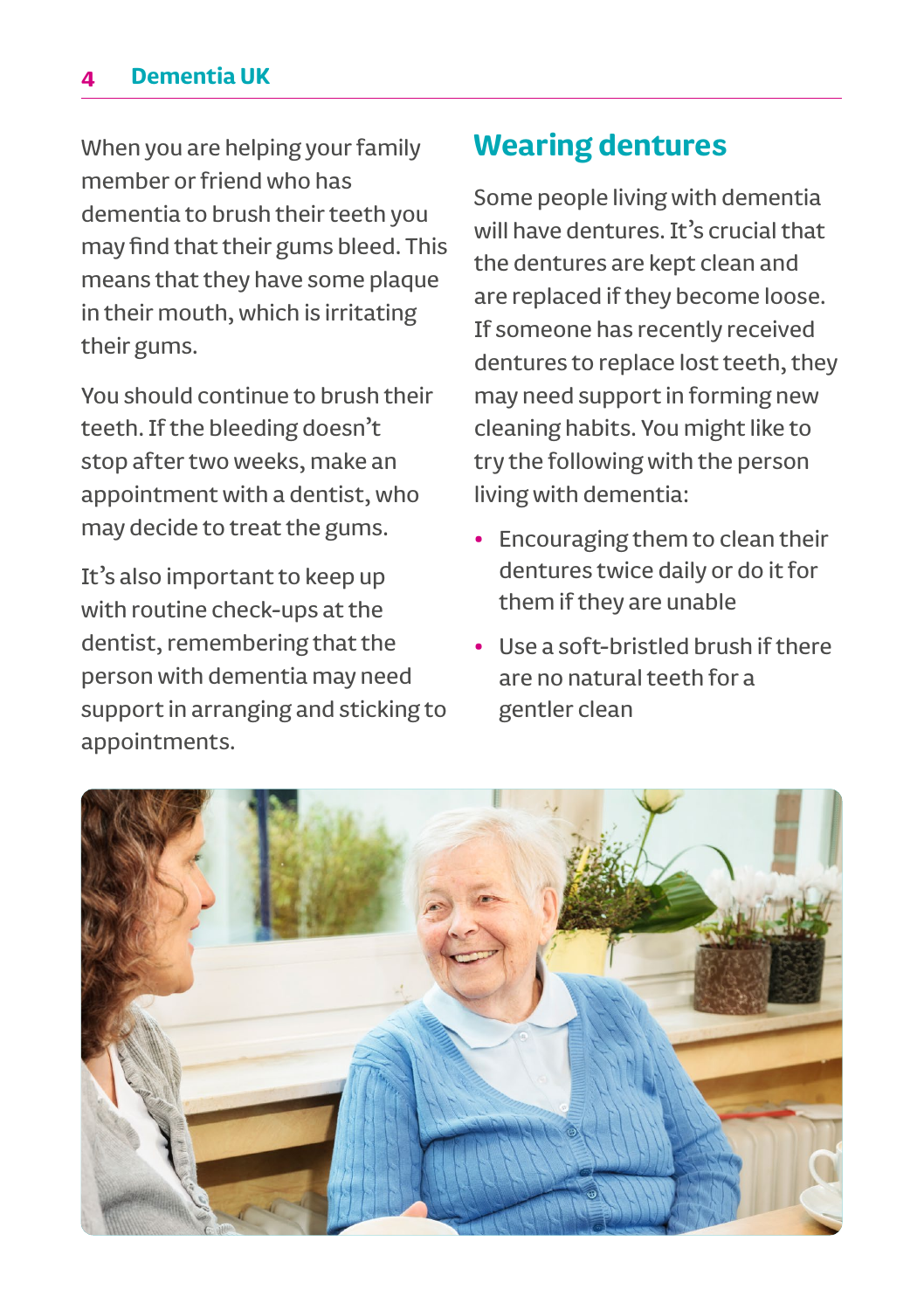- **•** Encouraging them to clean their remaining teeth or gums before they go to bed
- **•** Speaking to a dentist about getting a second set of dentures made. Your dentist can advise on having the person's name printed on the dentures
- **•** Making sure you speak with staff at any new care setting to let them know the person has dentures and ask where they can store them safely
- **•** Making sure the dentures are cleaned over a bowl or sink of water so that they won't break if you drop them
- **•** Cleaning dentures with a special denture brush and denture paste or non-perfumed liquid soap and water to remove all food and plaque deposits. Don't rely on overnight tablet cleaners in water as these are not as effective
- **•** Making sure they take their dentures out overnight

# **Encouraging oral care if someone is reluctant**

A change in a care routine or the prospect of treatment may make some people feel confused or

uncomfortable. Try to help this by:

- **•** Giving the person short, clear instructions
- **•** Demonstrating what to do, and gently guiding the person to take care of their mouth and teeth in stages
- **•** Clearly and simply explaining what you are about to do, gesturing with a toothbrush and toothpaste if you are brushing the person's teeth
- **•** Observing the person for signs of discomfort. The person may hold their face, grimace, struggle with ill-fitting dentures, have loose teeth, frequent bleeding or sensitivity to hot and cold food and drink. If you notice any of these signs, consult a dentist as soon as possible

# **Need help or advice to find a dentist?**

#### **[nhs.uk/nhs-services/dentists/](http://nhs.uk/nhs-services/dentists/how-to-find-an-nhs-dentist) [how-to-find-an-nhs-dentist](http://nhs.uk/nhs-services/dentists/how-to-find-an-nhs-dentist)**

If the person with dementia's dentist can no longer manage their treatment needs, they may be referred by the dentist or another healthcare professional to the local salaried community dental service or local specialist dental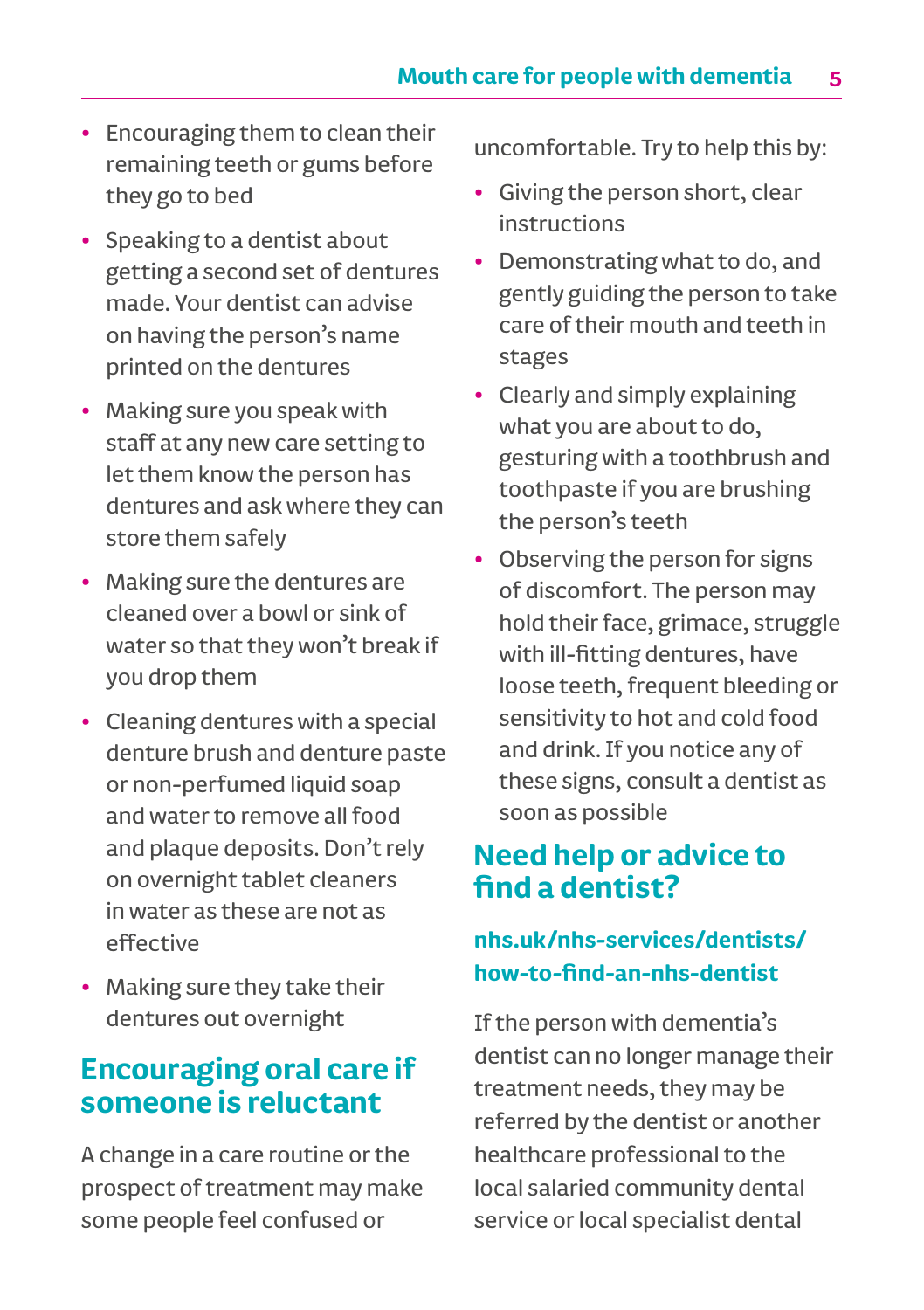

service. These are NHS dental services for people with additional needs. For example, a person with dementia might be referred if they have difficulty communicating that they're in pain, or if they can't consent to their own care. They might require extra assistance or guidance about carrying out and maintaining oral hygiene, or they might be resistant to dental treatment. The service will be able to attend to these needs with specialist medical equipment and staff who are trained to put people at ease. Treatment and appointments cost the same as standard dental care.

Details of the local community dental service can be obtained from the local primary care organisation (England), the local health board (Wales) or the local trust (Northern Ireland).

If you need any advice and support in your caring role, contact the Admiral Nurse Dementia Helpline on **0800 888 6678**, or email: **[helpline@dementiauk.org](mailto:helpline%40dementiauk.org?subject=)**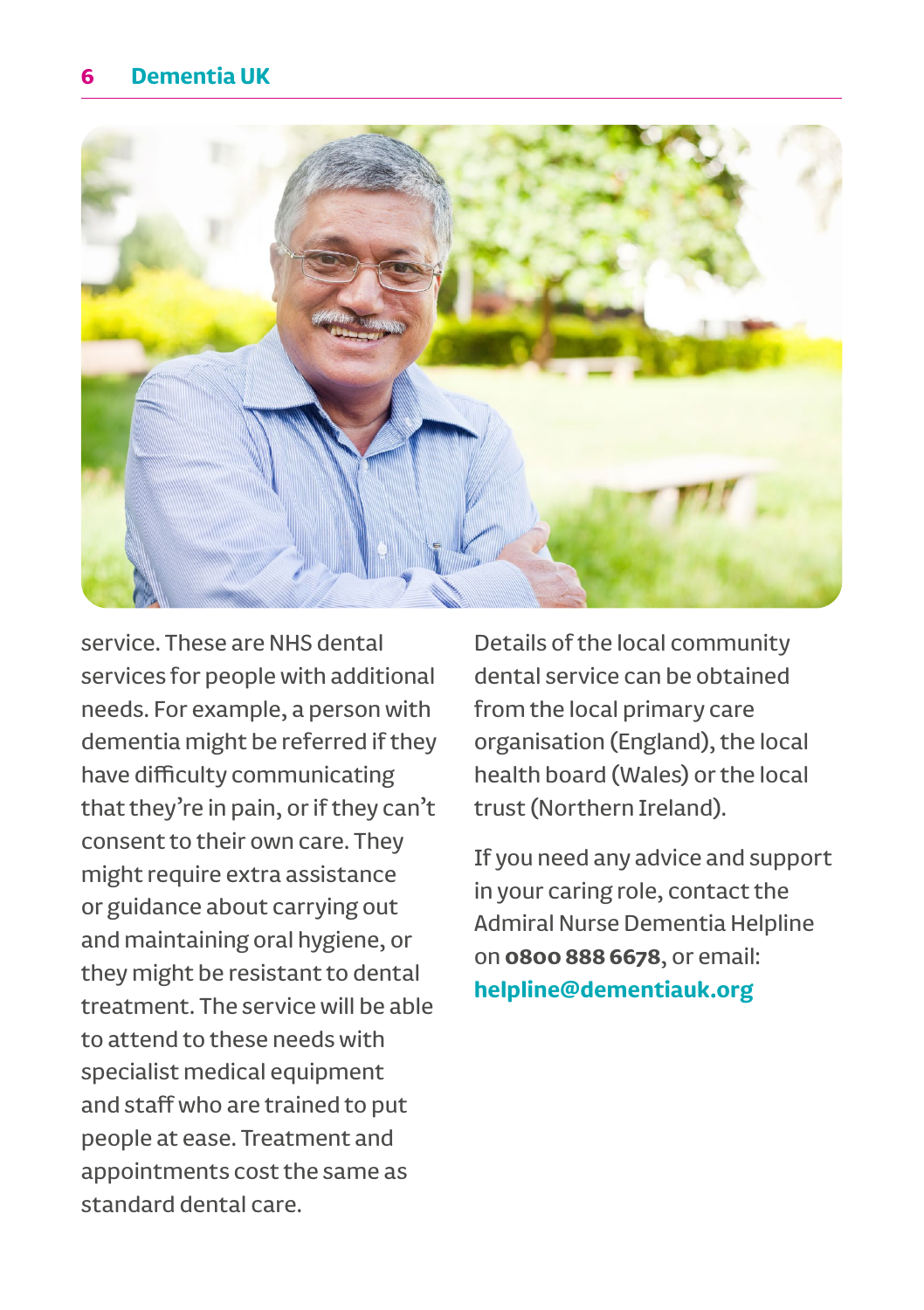#### **Sources of support**

**Dementia UK leaflet on Practical guide to getting the best out of GP and other health appointments** [dementiauk.org/health-appointments](http://dementiauk.org/health-appointments)

**Dementia UK leaflet on Sources of support and advice**  [dementiauk.org/sources-of-support-and-advice](http://dementiauk.org/sources-of-support-and-advice)

**Dementia UK leaflet on Pain and dementia**  [dementiauk.org/pain](http://www.dementiauk.org/pain)

**Dementia UK leaflet on Online GP services**  [dementiauk.org/gp-online-services](http://www.dementiauk.org/gp-online-services)

**Oral Health Foundation** [dentalhealth.org](http://dentalhealth.org)

#### **Our Admiral Nurses can help**

If you have any questions or concerns about dementia, you can call the dementia specialist Admiral Nurses on our Helpline for free.

Call **0800 888 6678** or email **helpline@dementiauk.org**

Opening hours: Monday-Friday, 9am-9pm Saturday-Sunday, 9am-5pm